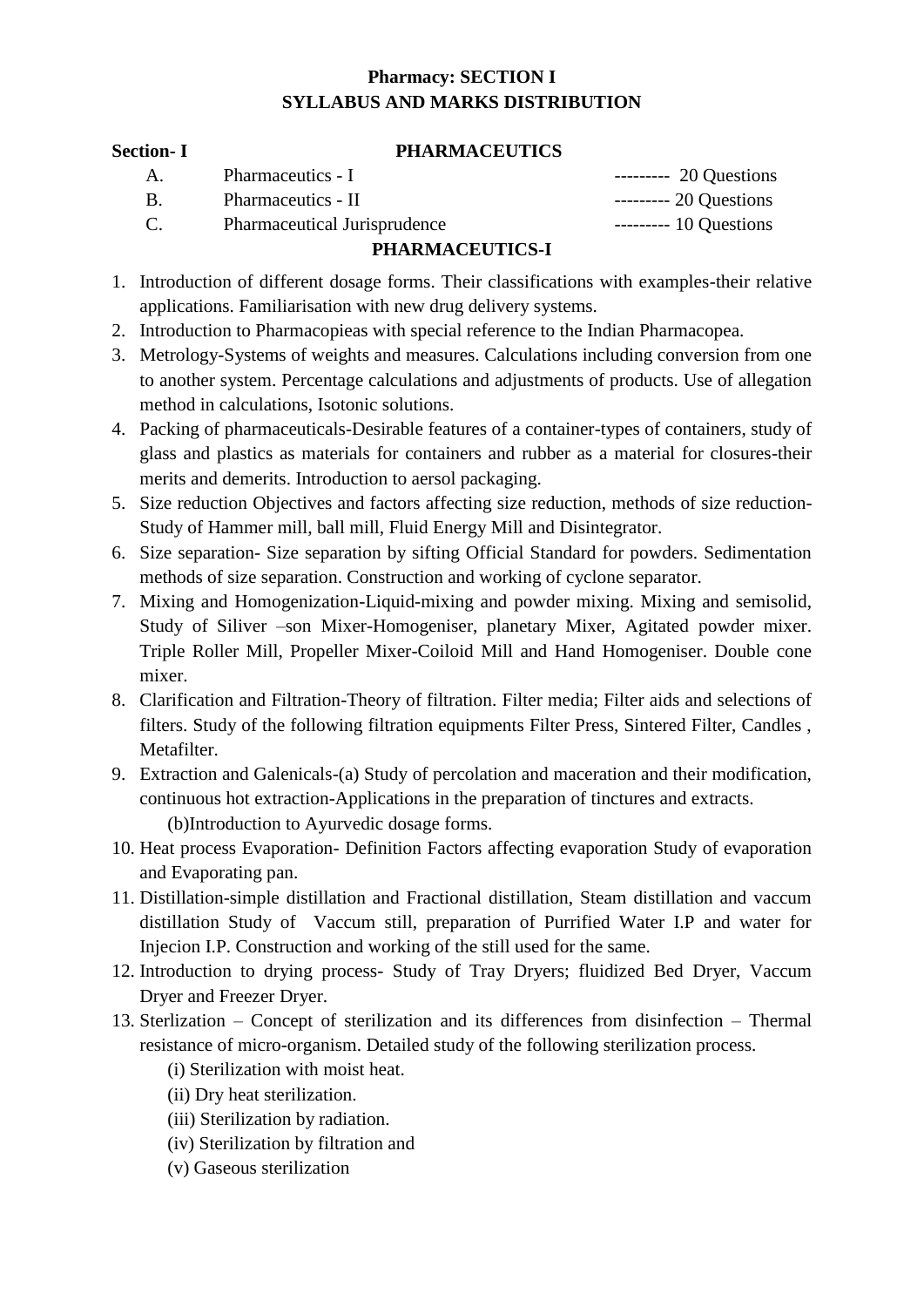Aseptic techniques. Application of sterilization process in hospitals particularly with reference to surgical dressings and intravenous fluids. Precautions for safe and effective handling of sterilization enquipments.

- 14. Processing of tablets-Definition; Different types of compressed tablets and their properties. Processing involved in the production of tablets; Tablets; Physical Standards including Disintegration and Dissolution. Tablet coating-sugar coating; Film coating, enteric coating and, microencapsulation. Tablet coating may be dealt in an elementary manner.
- 15. Processing of Capsules- Hard and Soft gelatin capsules; different sizes capsules; filling of capsules; handling storage of capsules; Special application of capsules.
- 16. Study of immunological products likes sera vaccines, toxoids& their preparations.

### **PHARMACEUTICS - II**

1. Dispensing pharmacy:

(i) Prescriptions: Reading and understanding of prescription: Latin terms commonly used (Detailed study is not necessary), Modern methods of prescribing, adoption of metric system. Calcuations involved in dispending.

(ii) Incompatabilities in Prescriptions – Study of various types of incompatabilities – Physical, chemical and therapeutic.

(iii) Posology – dose and Dosage of durgs, Factors influencing dose, Calculations of doses on the basis of age, sex and surface area, Veterinary doses

2. Dispensed Medications:

(Noted: Adetailed study of the following dispensed medication is necessary. Methods of preparation with theoretical and practical aspects. Use of appropriate containers and closures, Special labeling requirements and storage conditions should be highlighted).

- (i) Powders: Types of powders Advantages and disadvantages of powders. Granules. Cachets and Tablet triturates. Preparation of different types of powders encountered in prescription Weighing methods, possible erros in weighing , minimum weighable amounts and weighing of material below the minimum weighable amount, geometric dilution and proper usage and care of dispensing balance.
- (ii) Liquid Oral Dosage Forms:
- (a) Monophasic Theoretical aspects including commonly used vehicles, essential adjuvant like stabilizers, colourants and flavours, with examples.

Review of the following monophasic Liquids with details of formulation and

### practical

methods.

mixtures and Gargles concentrates

Liquids of internal Liquids for external administration or used on mucus membranes

syrups Mouth washes Throat Paints Douches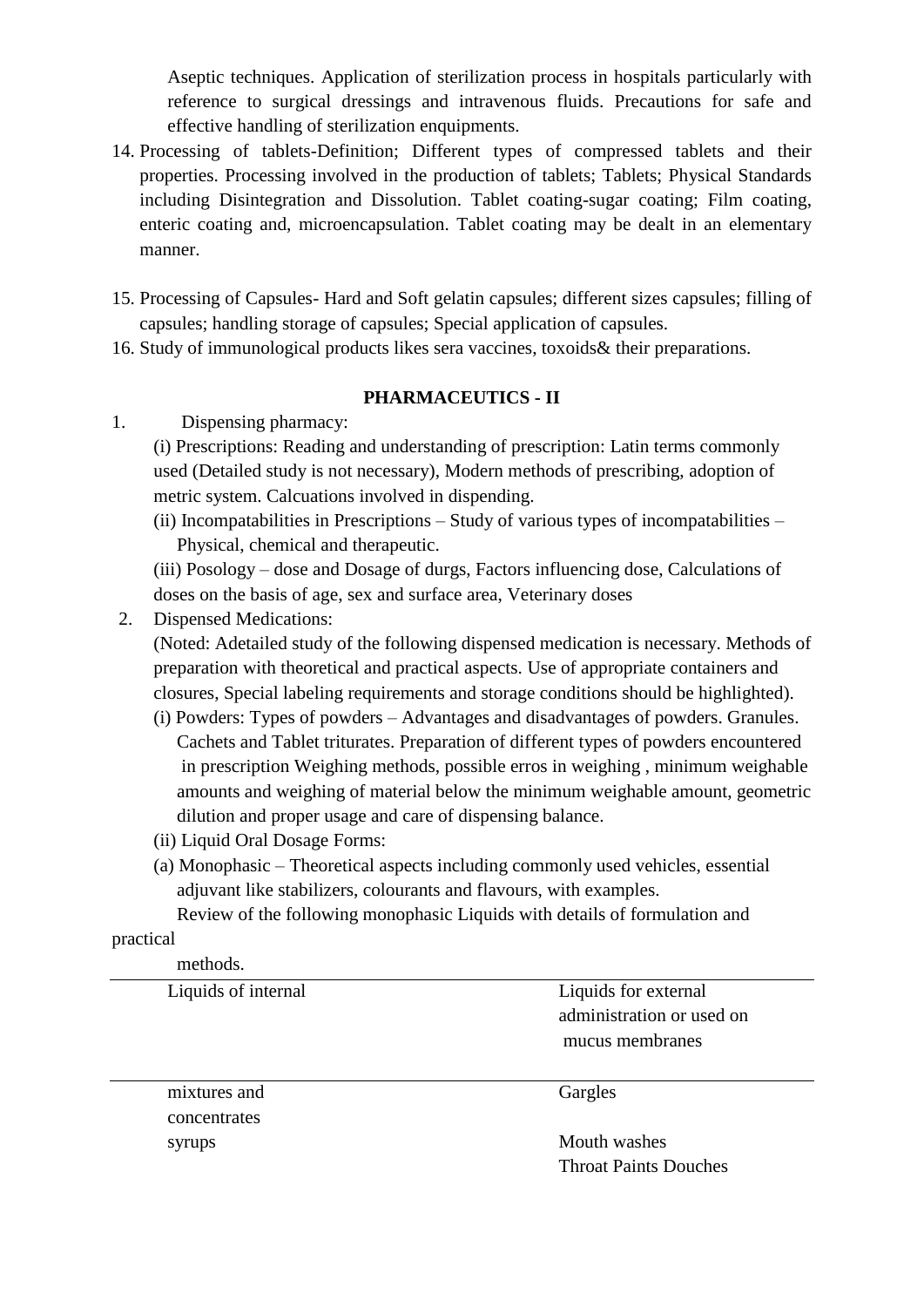(b) Biphasic Liquid Dosage Forms:

(i) Suspensions (elementary study)- suspensions containing diffusible solids and liquids and their preparations. Study of the adjutants used like thickening agents, wetting agents, their necessity and quantity to be incorporated suspensions of precipitate forming liquids like Tinctures, their preparations and stability. Suspension produced by chemical reaction. An introduction to flocculated, non- flocculated suspension system.

(ii) Emulsions – Types of emulsions, identification of emulsion system tormulation of emulsions, selection of emulsifying agents Instabilities in emulsions. Preservationof emulsions.

(iii) Semi- Sold Dosage Forms:

a) Ointments – Types of ointments, classification and selection of dermartological vehicles. Preparation and stability of ointments by the following process.

(i) Tritutration (Fusion) (iii)Chemical reaction (iv) Emulsification.

- (b) Pastes –Difference between ointments and pastes. Bases of pastes. Preparation of pastes and their preservation.
- (c) Jellies-An introduction to the different types of jellies and their preparation.
- (d) An elementary study of poultice.
- (e) Suppositories and pessaries -their relative merits and demerits. Types of suppositories, suppository bases, classification, Properties, preparation and packing of suppositories, Use of suposiories for Drug absorption.
- (iv) Dental and cosmetic Preparations: Introduction to Dentrifices, Facial cosmertics, Deodorants, Antiperspirats, Shamjpoos, Hair dressings and Hair removers.
- (v) Sterile Dosage Forms:
- (a) Parenteral dosage forms- definitions. General requirements for parenteral dosage forms, Types of parenteral formulations, vehicles, adjuvants, processing personnel, facilities and Quality control. Preparation of intravenous fluids and admixtures. Total parenteral nutrition,dialysis fluids.
- (b) sterility testing, particulate matter monitoring faulty. seal packaging.
- (c) Ophthalmic products-study of essential characteristics of different opthalmic preparations.Formulation additives.special precautions in handling and storage of ophthalmic products.

### **PHARMACEUTICAL JURISPRUDENCE**

- 1. Origin and nature of pharmaceutical legislation in India, its scope and objectives, Evolution of the "Concept of Pharmacy" as an integral part of the Health Care Dystem.
- 2. Principles and significance of Professional Ethics, Critical study of the code of pharmaceutical Ethics drafted by Pharmacy Council in India
- 3. Pharmacy Act, 1948 General study of the Pharmacy Act with special reference to Education Regulations, working of State and Central Councils, constitution of these councils and functions, Registration procedures under the Act.